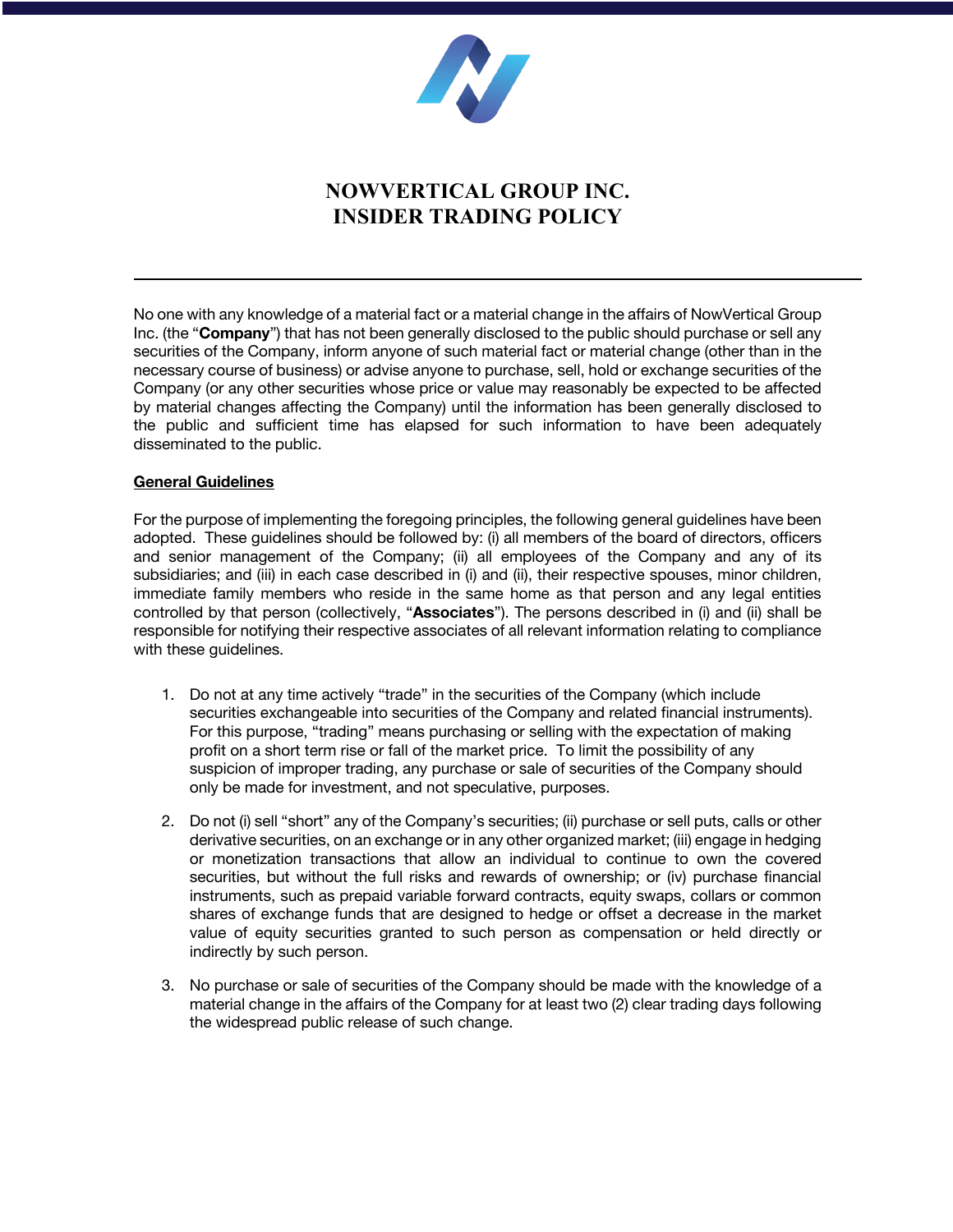

4. Until the widespread public release of a material fact or material change in the affairs of the Company, do not inform any other person about such fact or change or discuss it with anyone other than in the necessary course of business.

### **Additional Guidelines for Insiders**

### **Pre-Clearance**

In order to assist in preventing even the appearance of an improper insider trade, all proposed transactions in securities of the Company by directors and officers of the Company must be precleared with the Company's CFO or EVP Corporate Development & Legal Affairs.

Persons subject to the pre-clearance restriction should contact the CFO or the EVP Corporate Development & Legal Affairs at least two business days (or such shorter period as the CFO or the EVP Corporate Development & Legal Affairs may determine) in advance and may not effect any transaction subject to the pre-clearance request unless given clearance to do so. Any pre-clearance request that has been granted will be valid only for three business days following the approval date unless terminated earlier by the CFO or the EVP Corporate Development & Legal Affairs. If a transaction for which pre-clearance has been granted is not effected within such period, the transaction must be pre-cleared again.

To the extent that a material event or development affecting the Company remains non-public, persons subject to the pre-clearance requirement will not be given permission to effect transactions in securities of the Company. Such persons may not be informed of the reason why they may not trade. Any person that is made aware of the reason for an event-specific prohibition on trading shall not disclose the reason for the prohibition to third parties and should avoid disclosing the existence of the prohibition.

All directors, officers and employees of the Company and/or its subsidiaries shall provide an acknowledgment to the Company (in the form as set out in Appendix A) confirming that he or she has read and will comply with this Policy at all times.

### **Black-Out Periods**

No trades or other transactions in securities of the Company (including the exercise of options or transactions involving other forms of equity-based compensation) shall be carried out by directors and officers of the Company and all employees who receive notice from the Company's CFO or EVP Corporate Development & Legal Affairs that they are designated blacked-out employees in respect of a given period during the period of time beginning at the end of each fiscal quarter until the second trading day after the earlier of (i) the estimated financial results for the period have been disclosed by the Company by way of a news release; and (ii) the financial results have been disclosed by the Company by way of a news release. For avoidance of doubt, if the directors and officers of the Company and all employees who receive notice from the Company's CFO or EVP Corporate Development & Legal Affairs that they are designated black-out employees in respect of a given period become aware of the fact that the preliminary estimates for the period that were published by the Company are materially incorrect, such information shall be considered material undisclosed information for the purposes of this policy and such individuals shall not trade in securities of the Company (including the exercise of options or other equity-based compensation transactions).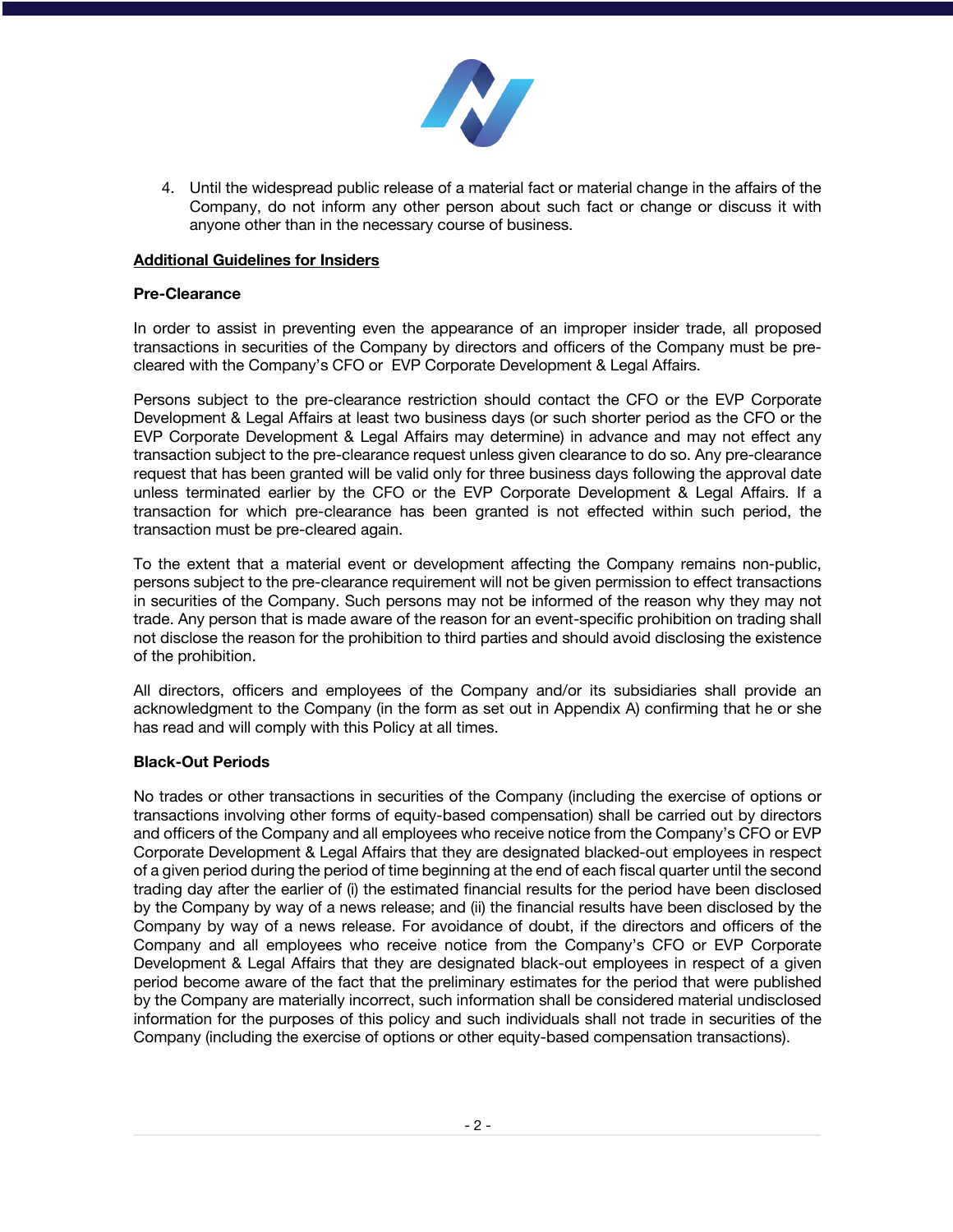

Trading black-out periods may also be prescribed from time to time as a result of special circumstances relating to the Company. All directors and officers and employees with knowledge of such special circumstances will be covered by the black-out.

The board of directors of the Company will not approve the grant of options or other forms of equitybased compensation awards during the period of any trading black-out.

### **Applicability of Policy to Securities and Material Undisclosed Information of other Entities**

A "material change" in the affairs of the Company means a change in the business, operations or capital of the Company that could reasonably be expected to have a significant effect on the market price or value of any of the securities of the Company. A "material change" includes a decision to make such a change by the board of directors or by senior management of the Company who believe that board confirmation is probable. A "material fact" means a fact that would reasonably be expected to have a significant effect on the market price or value of the Company's securities. Material facts and material changes are collectively referred to in this Policy as "material information".

The prohibitions contained in this Policy with respect to insider trading, tipping and recommending trades in securities of the Company will also apply to directors, officers and employees of the Company and its subsidiaries in relation to the securities of other entities in circumstances where such persons may be in possession of material undisclosed information relating to such entities obtained in the course of the Company's business. In these circumstances, information about other entities should be treated in the same way as comparable information relating to the Company.

### **Insider Reporting**

In addition to the obligations described above, certain insiders who meet the definition of "reporting insiders" are subject to additional reporting obligations. The Company's CFO or EVP Corporate Development & Legal Affairs is available to assist reporting insiders in completing and filing the required insider reports through the System for Electronic Disclosure by Insiders (SEDI) website. Any reporting insiders who file their own reports are asked to promptly provide a copy of those reports to the Company's CFO or EVP Corporate Development & Legal Affairs so that the Company's records may be updated. Reporting insiders are reminded that they remain personally responsible for ensuring that their insider reports are completed and filed in accordance with the requirements of applicable securities laws.

### **Potential Penalties and Sanctions**

There are substantial statutory penalties for persons or companies where there has been a breach of the insider trading legislation. These penalties include fines up to \$5 million (or triple any profit made or loss avoided by such contravention, whichever is greater), and prison terms of up to five years. In addition to statutory penalties, insider trading could cause the Company acute embarrassment and may result in disciplinary action against any employee who violates this Policy, which may include in termination of employment. This Policy may not cover all circumstances and exceptions may be justified from time to time. Any questions and all requests for exceptions from this Policy should be addressed to the Company's Chief Financial Officer, following which a decision will be made whether or not it is appropriate to vary the Policy in such circumstances of insider trading and tipping.